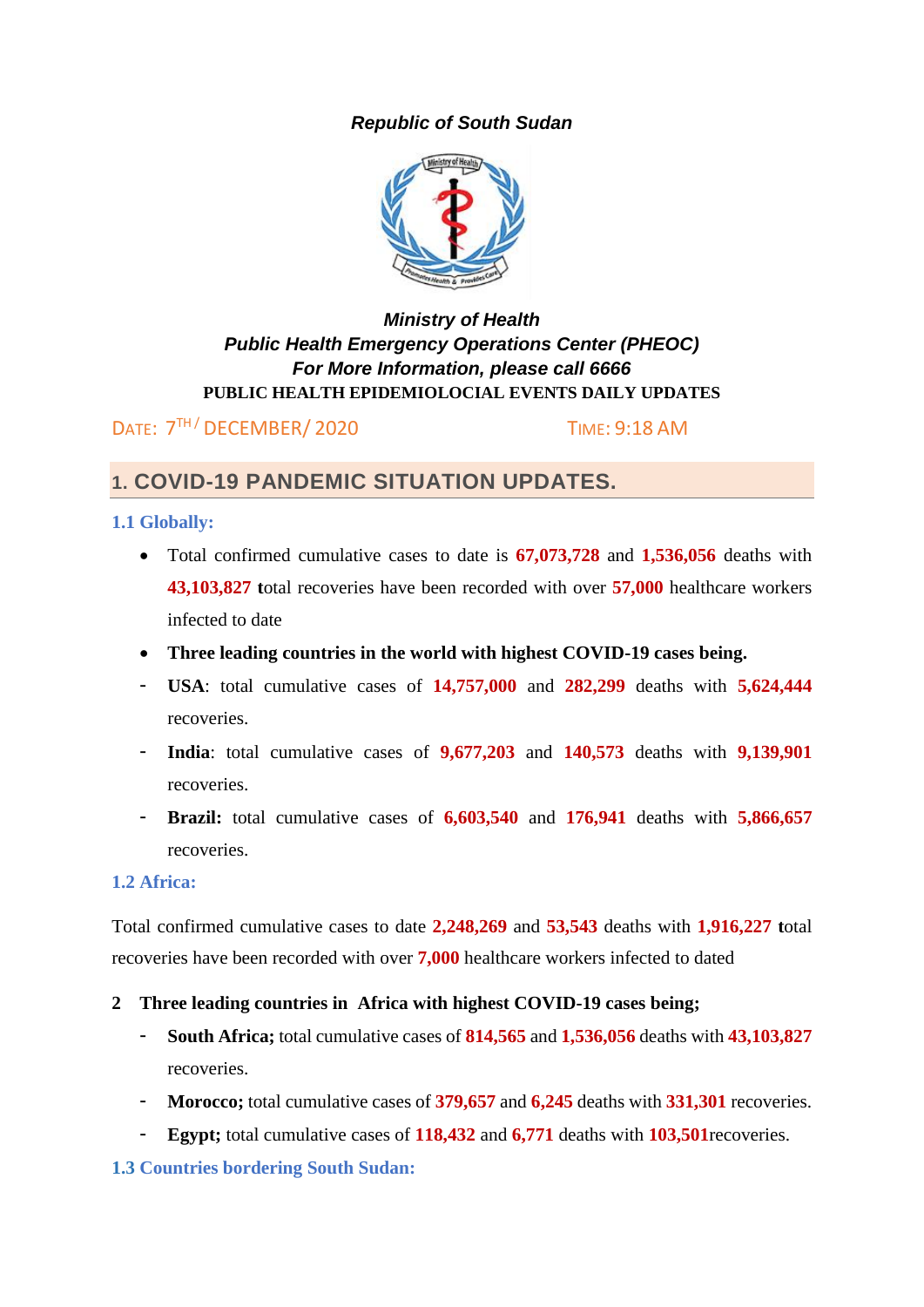- **Sudan:** total cumulative cases of **19,468** and **1,295** deaths with **11,021** recoveries.
- **Uganda:** total cumulative cases of **22,499** and **206** deaths with **9,175**recoveries.
- **Kenya:** total cumulative cases of **88,380**and **1,526** deaths with **68,929** recoveries.
- **Ethiopia:** total cumulative cases of **113,295** and **1,747**deaths with **80,831** recoveries.
- **DRC:** total cumulative cases of **13,527**and **344**deaths with **11,947**recoveries.
- **CAR:** total cumulative cases of **4,922,** and **63** deaths with **1,924**recoveries.

#### **1.4 South Sudan:**

- **3,181** confirmed cumulative cases to date with **62** deaths and **3003** cumulative recoveries.
- **138** healthcare workers infected to date.
- **9,519** cumulative contacts including those under follow up and those that completed the follow up.

**Table 1 shows COVID-19 Situation daily alert updates in South Sudan.**

| Number of alerts received on the hotline                           | 6 |
|--------------------------------------------------------------------|---|
| Number of alerts received outside of the hotline                   | 0 |
| Number of cumulative alerts that fulfilled suspect case definition | 6 |
| Number of suspect cases responded by the NRRT                      | 0 |
| Number of suspect cases responded by the SRRT                      | 5 |
| Number of samples collected from above                             | 5 |
| Number of alerts that was discarded                                | 0 |
| Number of samples collected from contacts                          | 0 |
| Number of samples collected from sentinel sites                    | 0 |
| Number of samples collected by case management                     | 0 |
| Number of samples collected from screening                         | 0 |
| Number of alerts pending investigation                             | 1 |
| Number of community deaths received                                | 0 |
| Number of community deaths responded to by the NRRT.               | Ω |
| <b>Total Number of alerts today</b>                                | 6 |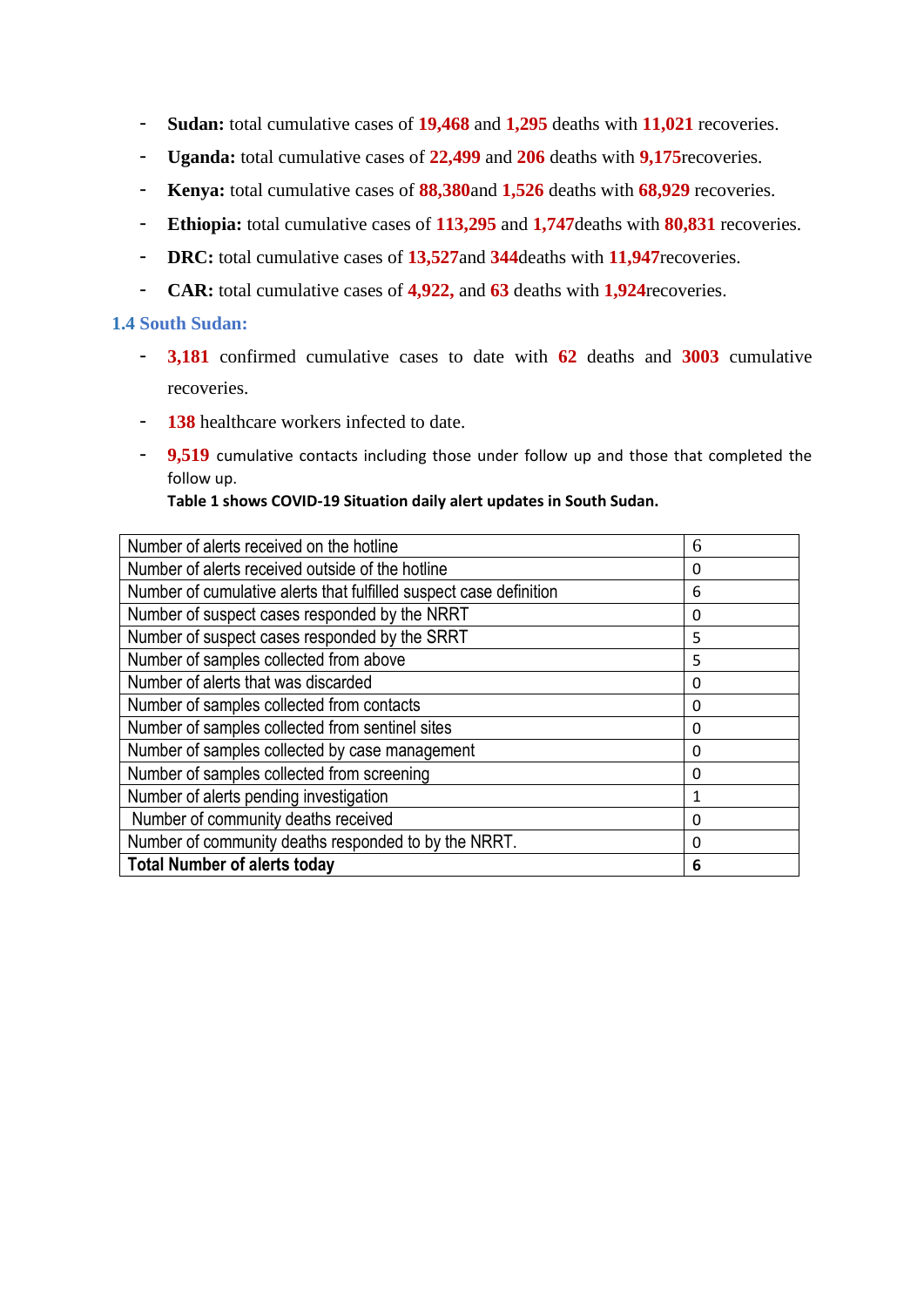#### **COVID-19 States Updates and challenges**

| s/no           | <b>States</b> | Total          | Number of      | Testing site   | challenges                                                                                      | Others |
|----------------|---------------|----------------|----------------|----------------|-------------------------------------------------------------------------------------------------|--------|
|                |               | number of      | isolation      | availability   |                                                                                                 |        |
|                |               | cases.         | facilities     |                |                                                                                                 |        |
| 1              | <b>CES</b>    | 2427           | $\overline{2}$ | 21             | of<br>-shortage<br>VTM(Yei)<br>incentive<br>for<br>$-no$<br>RRT(Yei)                            |        |
| $\mathbf{2}$   | <b>WES</b>    | $\overline{4}$ | 1              | 1              |                                                                                                 |        |
| $\overline{3}$ | <b>EES</b>    | 51             | 9              | 3              | -delayed<br>incentives<br><b>RRT</b><br>for<br>since<br>July(Torit)<br>-PPE<br>shortage(Nimule) |        |
| $\overline{4}$ | Jonglei       | 84             | $\mathbf{1}$   | $\mathbf{1}$   |                                                                                                 |        |
| $\overline{5}$ | Upper<br>Nile | 115            | $\overline{2}$ | $\overline{2}$ |                                                                                                 |        |
| 6              | Unity         | 14             | 3              | $\overline{2}$ | No transport mean for<br>RRT(Bentiu)                                                            |        |
| $\overline{7}$ | Lakes         | 34             |                | $\mathbf{1}$   |                                                                                                 |        |
| 8              | <b>WBEG</b>   |                | $\mathbf{1}$   | $\mathbf{1}$   | incentive<br>for<br>$-no$<br>RRT(Wau)<br>-no fuel for RRT<br>car(Wau)                           |        |
| 9              | <b>NBEG</b>   | 12             | $\mathbf{1}$   | $\mathbf{1}$   |                                                                                                 |        |
| 10             | Warrap        |                | $\overline{2}$ | $\overline{2}$ |                                                                                                 |        |

Table 2: Total cumulative number of cases per state.

# **2. EVD SITUATION UPDATES:**

#### **A. Regional Updates:**

#### **1. DRC Updates**

Wed, 18 Nov 2020 14:54:49 -0500

Ebola -- DR Congo

Today [18 Nov 2020] marks the end of the 11th Ebola outbreak in the Democratic Republic of the Congo (DRC), nearly 6 months after the 1st cases were reported in Equateur Province. The outbreak took place in communities scattered across dense rain forests as well as crowded urban areas, creating logistical challenges. These were surmounted due to the leadership of the government and local communities, supported by the World Health Organization (WHO) and partners.

WHO congratulates responders.

### **B. South Sudan Updates:**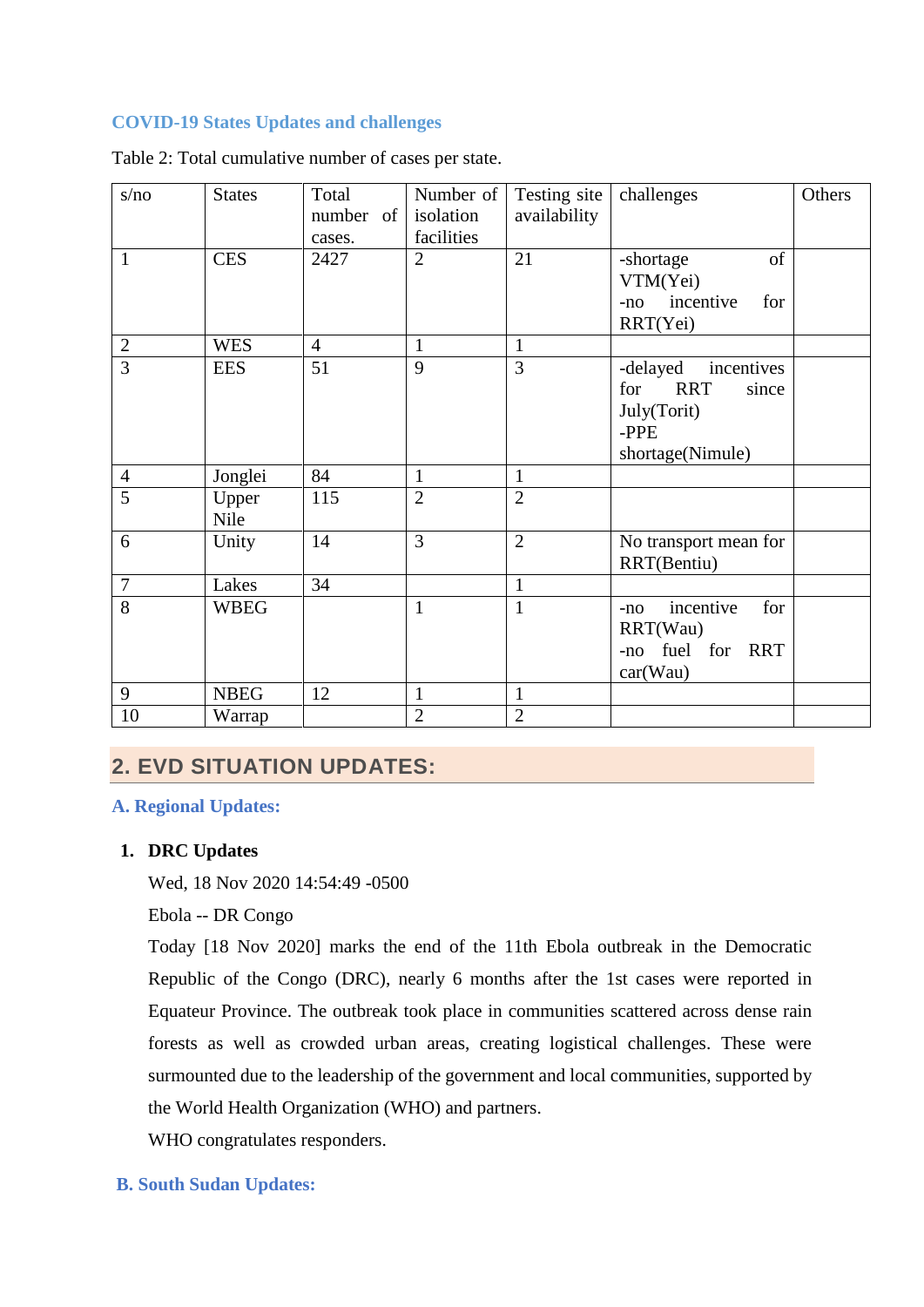As of today, there are **133 total alert received** with one under investigation as describes below VHF Alert in Nzara: 4 years old female child, a south Sudanese from Baakpara Village of Nzara County. SRRT was activated, one blood sample was collected and send to Juba Results came out on 29th October negative for EVD and Marburg. VHF Alert in Yambio; RRT was activated, samples were collected and Results came out on 29th October negative for EVD and Marburg.

South Sudan have updated the EVD readiness checklists

# **3. South Sudan IDSR SITUATION UPDATES:**

Table showing Alerts by Event and State Hub for week 48, 2020 is as summarized in the below table; this alerts are for week 48 and will be updated weekly.

|                     | <b>Type of alerts</b> |                |                  |                |                |                  |                | <b>Total</b>     |                  |                         |
|---------------------|-----------------------|----------------|------------------|----------------|----------------|------------------|----------------|------------------|------------------|-------------------------|
| <b>State</b>        |                       |                |                  |                |                |                  |                |                  |                  | alerts                  |
|                     | <b>ARI</b>            | AW             | <b>AFP</b>       | <b>BD</b>      | <b>Malaria</b> | <b>COVI</b>      | <b>Measle</b>  | <b>Acute</b>     | <b>Guinea</b>    |                         |
|                     |                       | D              |                  |                |                | $D-19$           | S              | <b>Jaundice</b>  | Worm             |                         |
|                     |                       |                |                  |                |                |                  |                | <b>Syndrome</b>  |                  |                         |
| <b>CES</b>          | $\mathbf{1}$          | 5              | $\overline{0}$   | $\mathbf{1}$   | $\mathbf{1}$   | $\boldsymbol{0}$ | $\overline{0}$ | $\mathbf{1}$     | $\theta$         | $\boldsymbol{9}$        |
| <b>EES</b>          | $\mathbf{1}$          | $\mathbf{1}$   | $\overline{0}$   | $\mathbf{1}$   | $\overline{0}$ | $\boldsymbol{0}$ | $\overline{0}$ | $\boldsymbol{0}$ | $\theta$         | $\overline{\mathbf{3}}$ |
| <b>WES</b>          | $\overline{2}$        | 9              | $\overline{0}$   | 5              | 27             | $\boldsymbol{0}$ | $\overline{0}$ | $\overline{0}$   | $\overline{0}$   | 43                      |
| Jonglei             | $\overline{2}$        | $\overline{2}$ | $\overline{0}$   | $\overline{2}$ | $\overline{3}$ | $\overline{0}$   | $\overline{5}$ | $\overline{0}$   | $\theta$         | 14                      |
| <b>Upper Nile</b>   | $\mathbf{1}$          | $\overline{2}$ | $\overline{0}$   | 5              | $\overline{0}$ | $\boldsymbol{0}$ | $\overline{0}$ | $\overline{0}$   | $\theta$         | 8                       |
| Unity               | $\overline{0}$        | $\overline{0}$ | $\overline{0}$   | $\overline{0}$ | $\overline{0}$ | $\boldsymbol{0}$ | $\overline{0}$ | $\overline{0}$   | $\overline{0}$   | $\bf{0}$                |
| Lake                | $\overline{0}$        | $\overline{0}$ | $\overline{0}$   | $\overline{0}$ | $\overline{0}$ | $\overline{0}$   | $\overline{0}$ | $\overline{0}$   | $\theta$         | $\mathbf{0}$            |
| <b>WBEG</b>         | $\overline{2}$        | 5              | $\overline{0}$   | $\overline{0}$ | $\overline{4}$ | $\boldsymbol{0}$ | $\overline{0}$ | $\overline{0}$   | $\overline{0}$   | 11                      |
| <b>NBEG</b>         | $\theta$              | $\overline{0}$ | $\overline{0}$   | $\overline{0}$ | $\overline{0}$ | $\overline{0}$   | $\overline{0}$ | $\overline{0}$   | $\theta$         | $\bf{0}$                |
| Warrap              | $\overline{0}$        | $\mathbf{1}$   | $\overline{0}$   | 3              | $\mathbf{1}$   | $\boldsymbol{0}$ | $\overline{0}$ | $\overline{0}$   | $\theta$         | $\boldsymbol{0}$        |
| <b>Other Areas</b>  | $\overline{0}$        | $\overline{0}$ | $\overline{0}$   | $\overline{0}$ | $\overline{0}$ | $\boldsymbol{0}$ | $\overline{0}$ | $\overline{0}$   | $\overline{0}$   | $\bf{0}$                |
| <b>Total alerts</b> | 9                     | 25             | $\boldsymbol{0}$ | 17             | 36             | $\boldsymbol{0}$ | 5              | $\mathbf{1}$     | $\boldsymbol{0}$ | 93                      |

# **3.1 Alert summary:**

**During this week:** 

**9 ARI alert: 8** undergoing verification and **1** investigated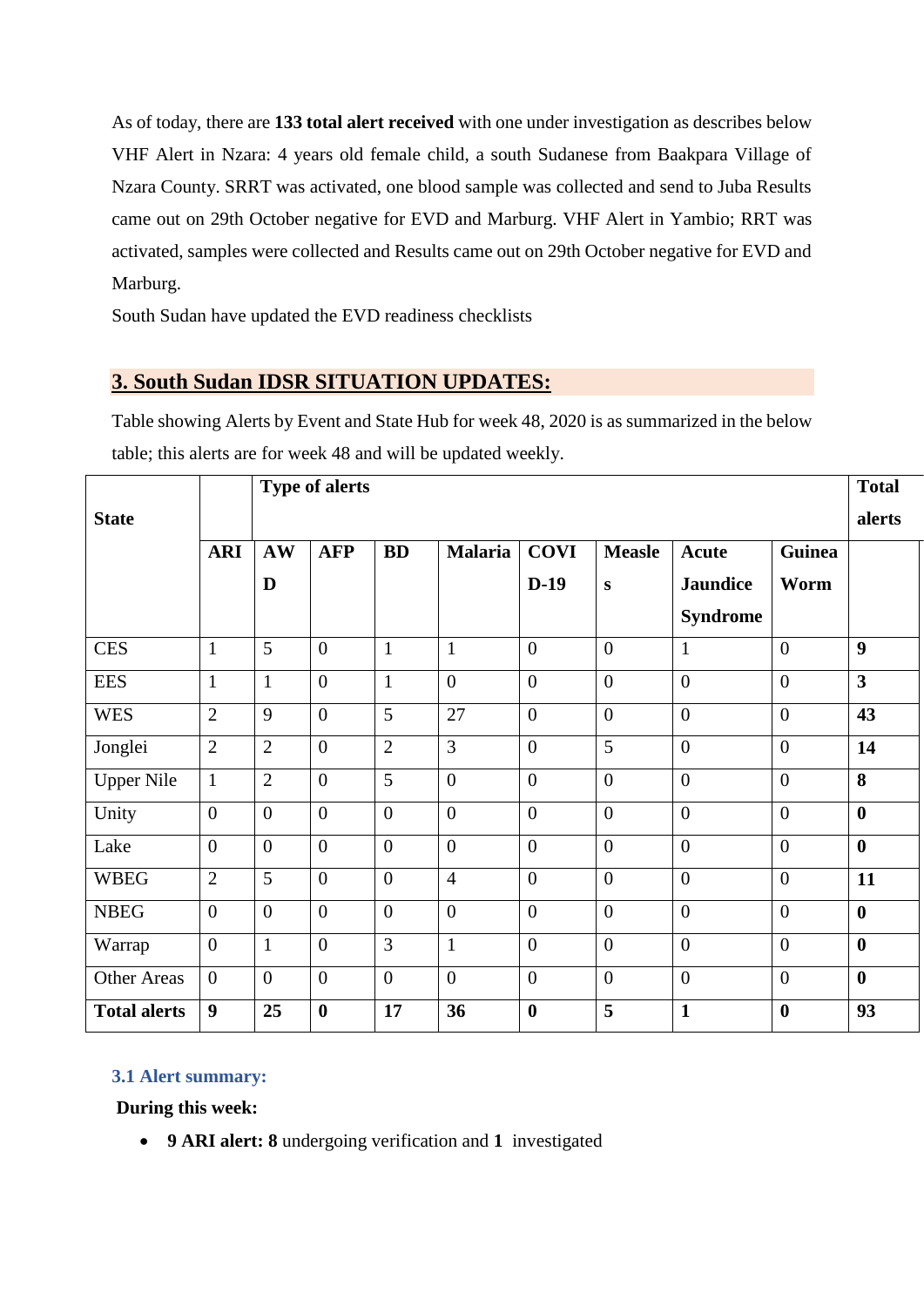- **30 AWD alert: 2** from Upper Nile Malakal County sample sent to Juba,**4** from WBG but they lack sample collection kits, 8 from WES with 4 from Tambura and sample are sent to Juba, **1** from Mvolo and sample will be send to Juba today, **1** from Ezo sample not collected yet and **2** from Ibba sample not collected, **5** from CES with **1** from Yei ,**1**  from Lainya and **3** from Juba but sample are not collected due to lack of kits, **2** from Bor Awaiting verification,
- **17** ABD alert: **14** undergoing Investigation and **3** investigated
- **36** Malaria alerts: **16** are undergoing verification and **20** investigated
- **5** Measles alert: All are Pibor and there is an active outbreak of Measles in the County
- **1** AJS alert: the case was investigated by the SRRT, Sample collected and tested positive and the case is been managed in the children hospital.

# **Suspected Cholera Alert from Akobo, Jonglei State**

- A cholera alert was reported on 23rd November 2020 from Akobo County Hospital
- The suspected case tested negative for (V. cholerae) on Rapid Diagnostic Test.
- The suspected case was later diagnosed with typhoid fever and was put on antibiotics therapy and later discharged. No sample was collected to be shipped to the National Public Health Laboratory.
- A WHO National Public Health Officer will be deployed to Akobo on Thursday to support the CHD to conduct further investigations, enhance surveillance and conduct community base surveillance training.
- No new alert were reported from the area

### **Suspected VHF in Leer County, Unity State**

- On 16th and 17th November 2020, the MSF hospital in Leer admitted two children both 11 years and one Adult, all suspects presented with nasal bleeding and vomiting blood. One of the Children later died on the 17th of November 2020
- Three blood samples were collected and shipped to National Public Health Lab in Juba. Upon analysis in Juba, all samples tested negative for EVD, Rift Valley Fever, Yellow Fever and Chikungunya Viral Haemorrhagic Fever
- Nevertheless All 3 samples were shipped to Uganda Virus Research Institute (UVRI) for further analysis, updates will be shared.

# **Acute watery diarrhea cases in IDP camp, Mangalla, CES**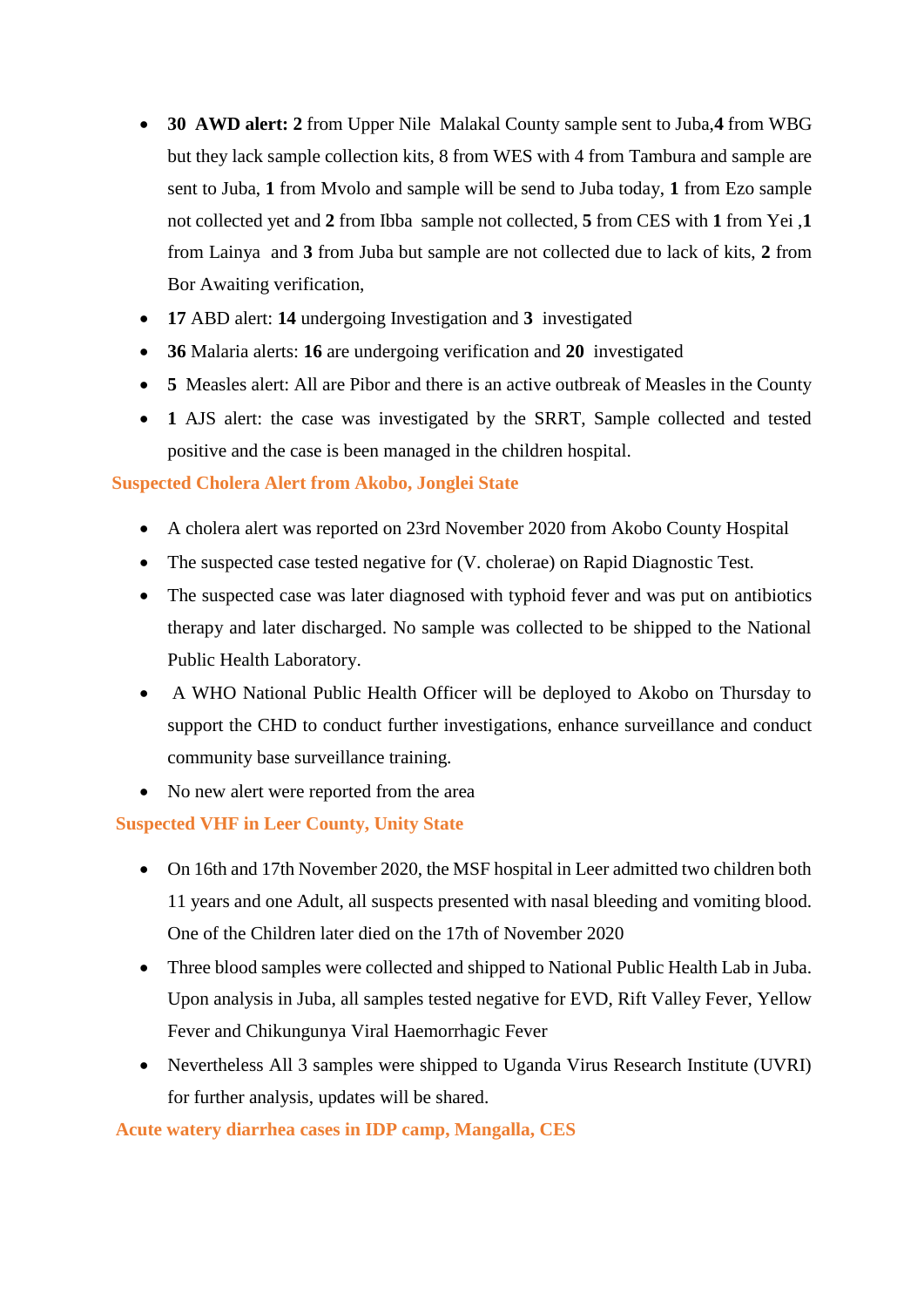- In week 47, 2020 an NGO reported increase number of Acute Watery Diarrhea (AWD) among IDPs in Mangalla
- State RRT was activated and deployed on 20 Nov 2020 to conduct epidemiological investigations.
- There was one patient in the isolation ward, sample was collected, and culture growth was suggestive of Aeromonas species and no V. Cholerae was isolated
- SMOH CE/ WHO office in Central Equatoria/ HC and HLSS conducted a one day assessment in the area on 30 November 2020 to further assess the current health situation among the IDPs, joined by SSHCO; HLSS and Care International on ground. Reports will be shared

# **Birds dying in Yirol West County, Lakes State**

- On 19 Oct 2020, bird die-offs were reported in Yirol West County. An investigation was carried out and samples were collected by FAO and Ministry of Animal Resources and Livestock (MAR&L) and were analyzed in MAR&L Laboratory in Juba.
- Six samples tested positive for Rift Valley Fever (RVF) IgM.
- There are no cases of cattle deaths reported and all the samples were shipped to an OIE international collaborating laboratory for further analysis
- Lakes State MOH and WHO working with animal health counter parts have:
- Initiated review, updating and activation of the existing outbreak preparedness plan working with the technical officers animal health (Ministry of livestock and FAO)
- Enhanced human and animal surveillance through sensitization of surveillance focal points and availing case definitions
- Community engagement to prevent human exposures to diseased animals and birds
- Ample supplies for respiratory sample and blood sample collection kits; and specimen shipment materials to support investigation of suspect cases.

### **Morbidity & mortality trends**

- The overall national trend for ARI in 2020 is higher than 2019, the trend shows a slide decline in week 47,2020 compared to week 46 of 2020
- This week 48,2020, there are 5 Counties with malaria trends that exceeded the threshold (third quartile of trends for the period 2013-2017) and these include the following; CES (Juba), WBGz (Wau), Unity (Rubkona), NBGz (Aweil North), Warrap, (Tonj North)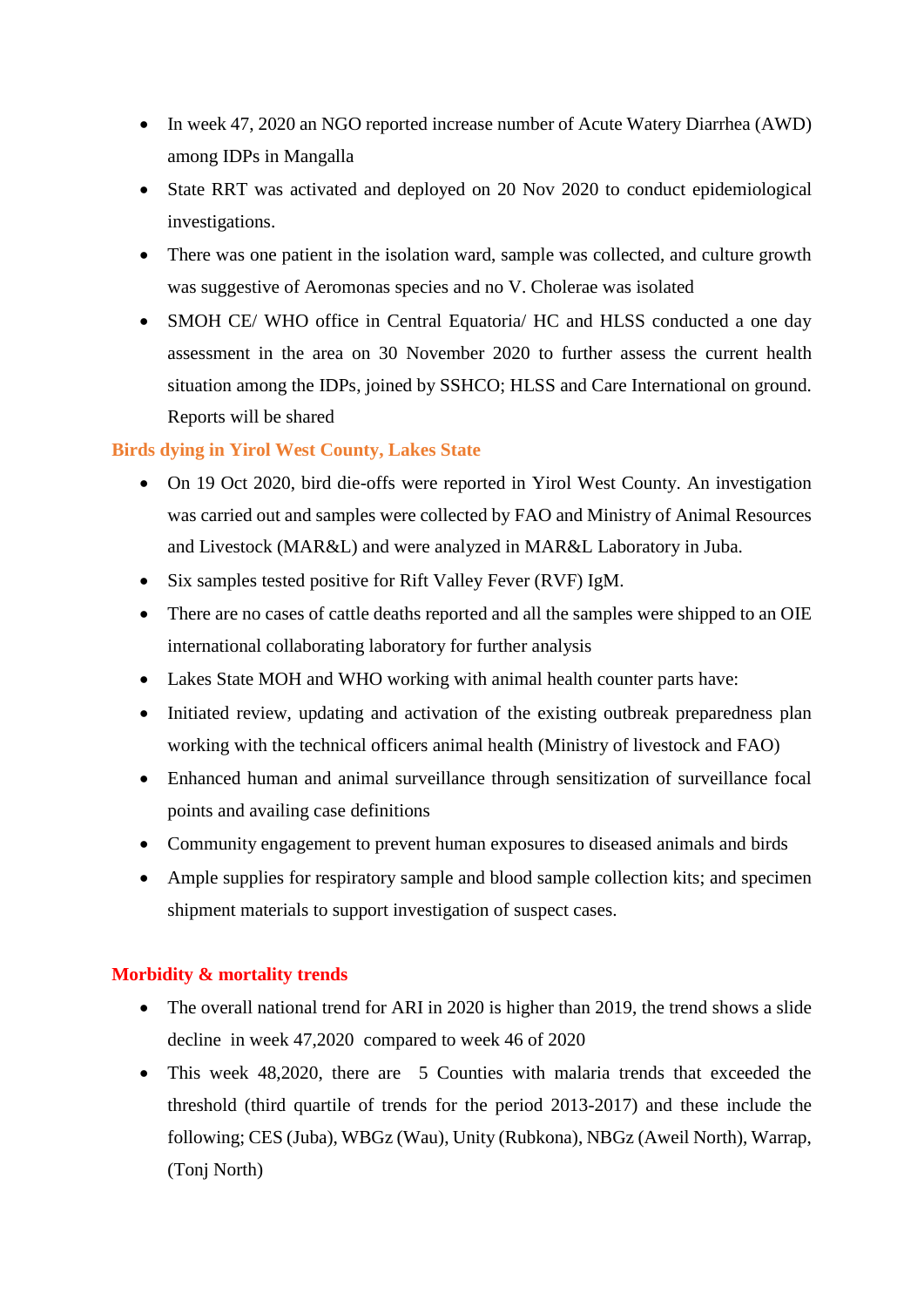- Malaria accounts for 22% of OPD consultations when compared to 47% in week 47, 2020
- ARI is the second top cause of morbidly with cases being on the increase for the past two weeks and remains the top cause of morbidity in Malakal PoC, accounts for 13% of OPD consultations when compared to 31% in week 47, 2020.
- Malaria and AWD are the second top causes of morbidly with cases being on the increase for the past two.

# **3.2 Outbreaks Updates**

# **Flood:**

Since early July 2020, South Sudan has been experiencing heavy rainfall and rising water levels along the River Nile, Pibor, and Sobat river.

- Damage properties, farms, and large scale displacement.
- No Flood related deaths have been reported this week.
- No health facility damage has been reported.
- Multi-cluster flood responses are ongoing in flood-affected Counties.
- No new flooding event has been flagged.
- Over 1,034k flood-affected people, 481k flood-displaced people with 43 flood affected counties and 271k people target for life-saving response in priority 1 while 192k people target for life-saving response in priority 2 locations.



# **Priority 1 Area**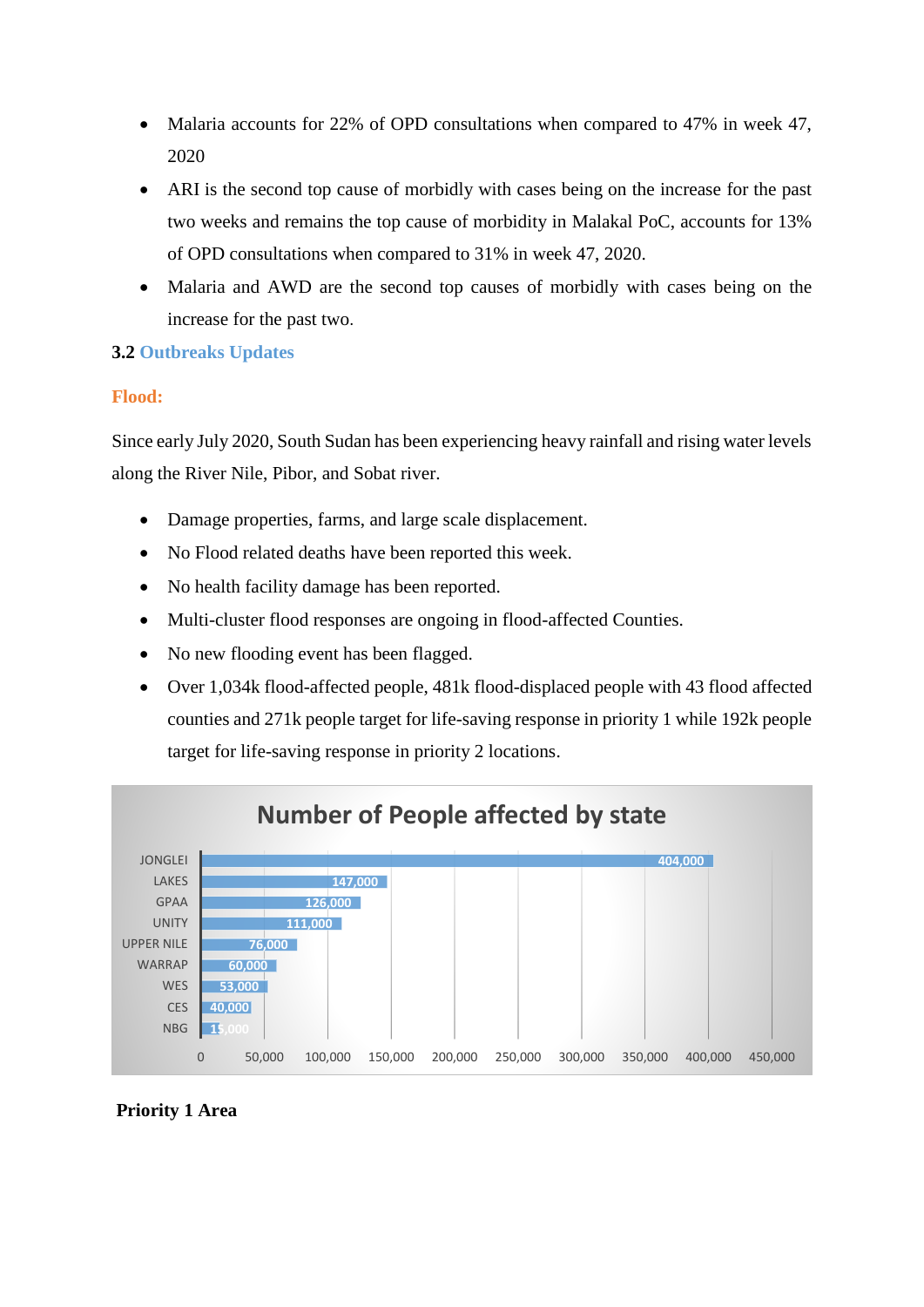Juba -Gondokoro, Jebel Lado, Mangala, Rajaf., Ayod, Bor South, Duk, Nyirol, Twic East, GPAA, Awerial, Cueibet, Rumbek East, Leer, Mayendit, and Panyijiar

### **Priority 2 Area**

Juba –Terekeka, GPAA – Larab, Akobo East, Fangak, Pochalla, Uror, , Rumbek Centre, Yirol East, Yirol West, Aweil West, Aweil North, Koch, Pariang, Fashoda, Nasir, Renk, and Ulang, Mundri East, and Mundri West

### **Priority 3 Areas**

Canal/Pigi, Wulu, Abiemnom, Mayom/Mankien, Baliet, Longochuk, and Maiwut, Ibb, and Meridi

# **Health Response**

- 617,000 people targeted through the health response.
- 56,754 people in need of health response reached.

# **Challenges/Gaps**

- Insecurity.
- Transport –roads are impassable due to flooding.
- Communication.
- Funding to support flood response.
- Shortage of medical supplies and emergency health kits.

### **Measles**

Measles outbreaks confirmed in 2020, 8 counties – Tonj East, Magwi, Bor, Kapoeta East, Tonj South, Wau, Pibor and Ibba

### **Locations with ongoing measles transmission**

- Pibor County
- Ibba County/WES
- Wau county/ WBGZ

### **Measles in Pibor GPAA**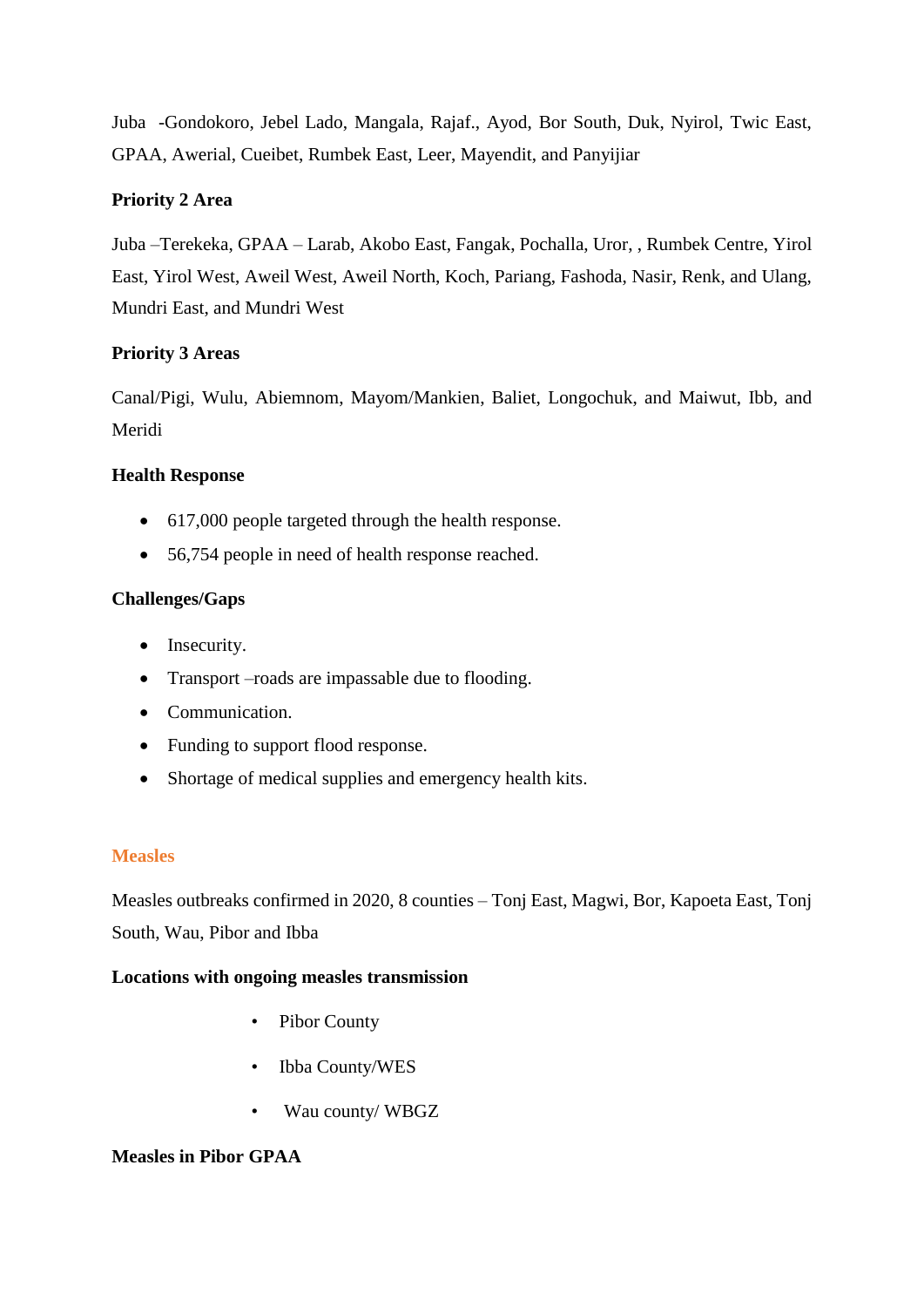- $\bullet$  355 cases as at week 47,2020
- deaths (related to other comorbidities
- $\bullet$  >90% children <5 years

#### **Measles outbreak in IBBA**

- No new cases reported since confirmation of the outbreak
- $\bullet$  36 cases (week 41-43)
- $\bullet$  24 (67%) cases 5 and above years old
- 35/36 cases (97%) from Manikakara; other affected location is Manidebe;
- On the border with Maridi
- 4 positive cases, outbreak confirmed in week 45
- No deaths reported

#### **Measles outbreak in Wau, WBG**

- **No new cases reported since confirmation of the three cases**
- 39 cases (no deaths) in total from epi week 1 to 43
- More than  $(59\%, 23/39)$  are children  $<$  5 years
- $\bullet$  62% (24/29 cases) are female
- Residence: Wau 25 cases, Raja 5cases and Jur River 9 cases
- $\bullet$  27/39 (69%) of cases are zero doses
- $\bullet$  4/39 (10%) were managed as inpatients
- WBG had conducted measles follow up campaign early 2020

#### **Response**

#### **Pibor GPAA**

- Reactive campaign completed in Pibor (4937 vaccinated-87%), Verteth (1440) vaccinated-66%) and Lekuangule.
- Campaign ongoing in Gumuruk; started on 27 Nov 2020
- Mop-up campaigns: planned
- The locations that could not be reached during the campaign need to be planned for and visited when they are accessible.

#### **IBBA WES**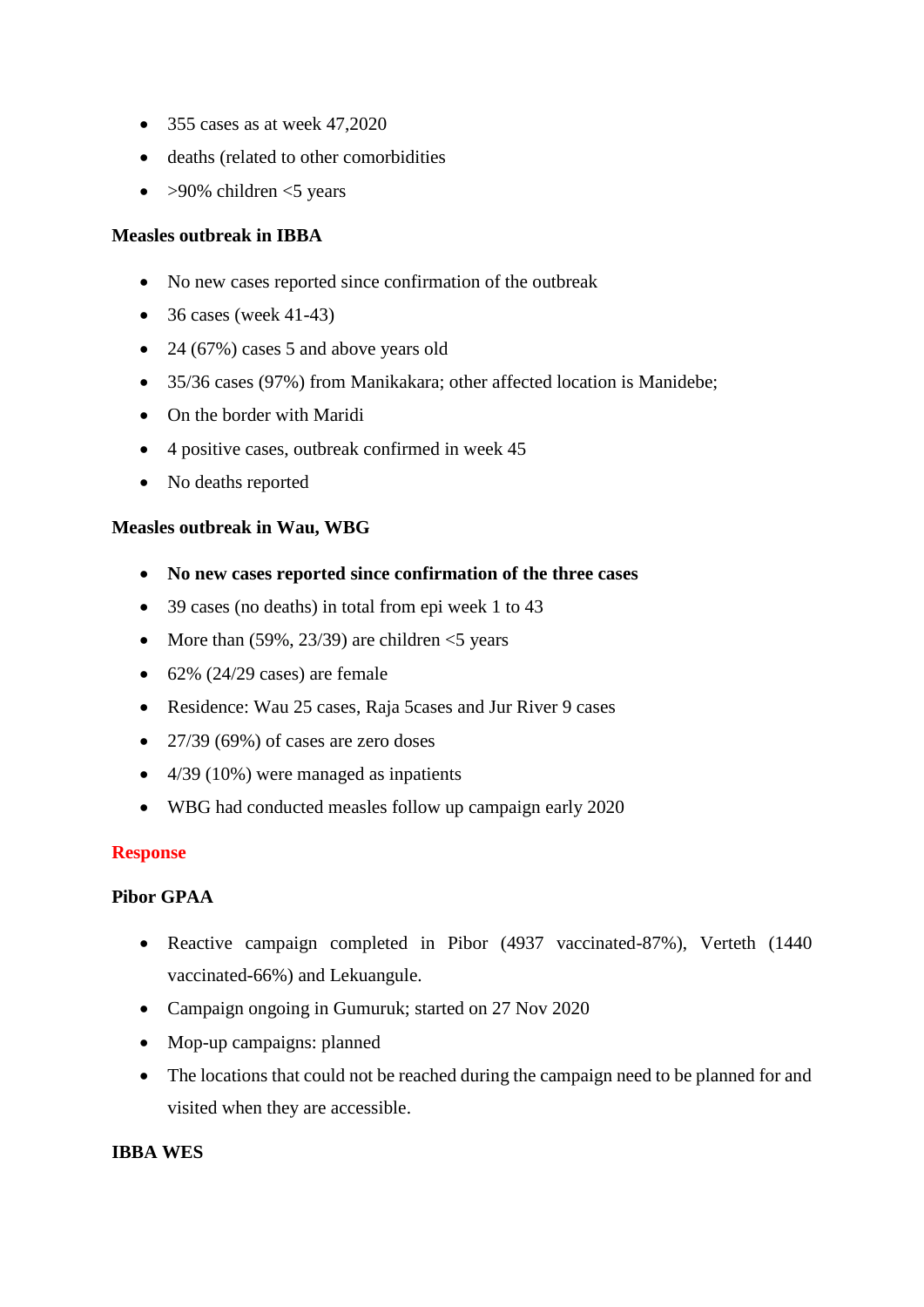- The implementing NGOs, (Action Africa help (AAH) conducted enhanced routine vaccination outreaches to affected and at-risk villages
- Continued monitoring implementation of the recommendations from the outbreak investigation
- Reinforcement of routine immunization system (Action Africa help (AAH)) through outreaches and ensuring availability at static facilities
- Repair of cold chain equipment: UNICEF
- Amerf to recruit more vaccinator
- Case management for clinically compatible cases
- Enhance the already existing social mobilization activity and expand to all payams

#### **Wau, WBG**

- Discussed in the monthly health & nutrition sector coordination meeting: CHD and partners strengthening RI and surveillance
- State responded to an earlier outbreak confirmed in June by conducting focused outbreak response where the affected locations were targeted for outreaches and enhanced RI and surveillance

### **Hepatitis E Virus**

#### **Suspected HEV Outbreak in Abyei**

- 26 cases cases in total
- Age-group: only one case is  $\leq$ 5-year-old
- Pregnant women: None of the women are pregnant
- 2 death: cases aged  $24 \& 32$  years
- Rumammer has 15/26 (58%) cases, other locations are Turalei, Abienmhom, Abyie, Twic and Gogrial
- $\bullet$  10 cases reported to be IDPs (Rumammer (6), Turalel (1), Abyei (1), Gogrial (1)
- Five were malaria RDT positive
- Two cases reported having someone with AJS in their HH
- No information on traveling to Darfur (ongoing outbreak)
- 14 cases (including two who died) were hospitalized

#### **Response**